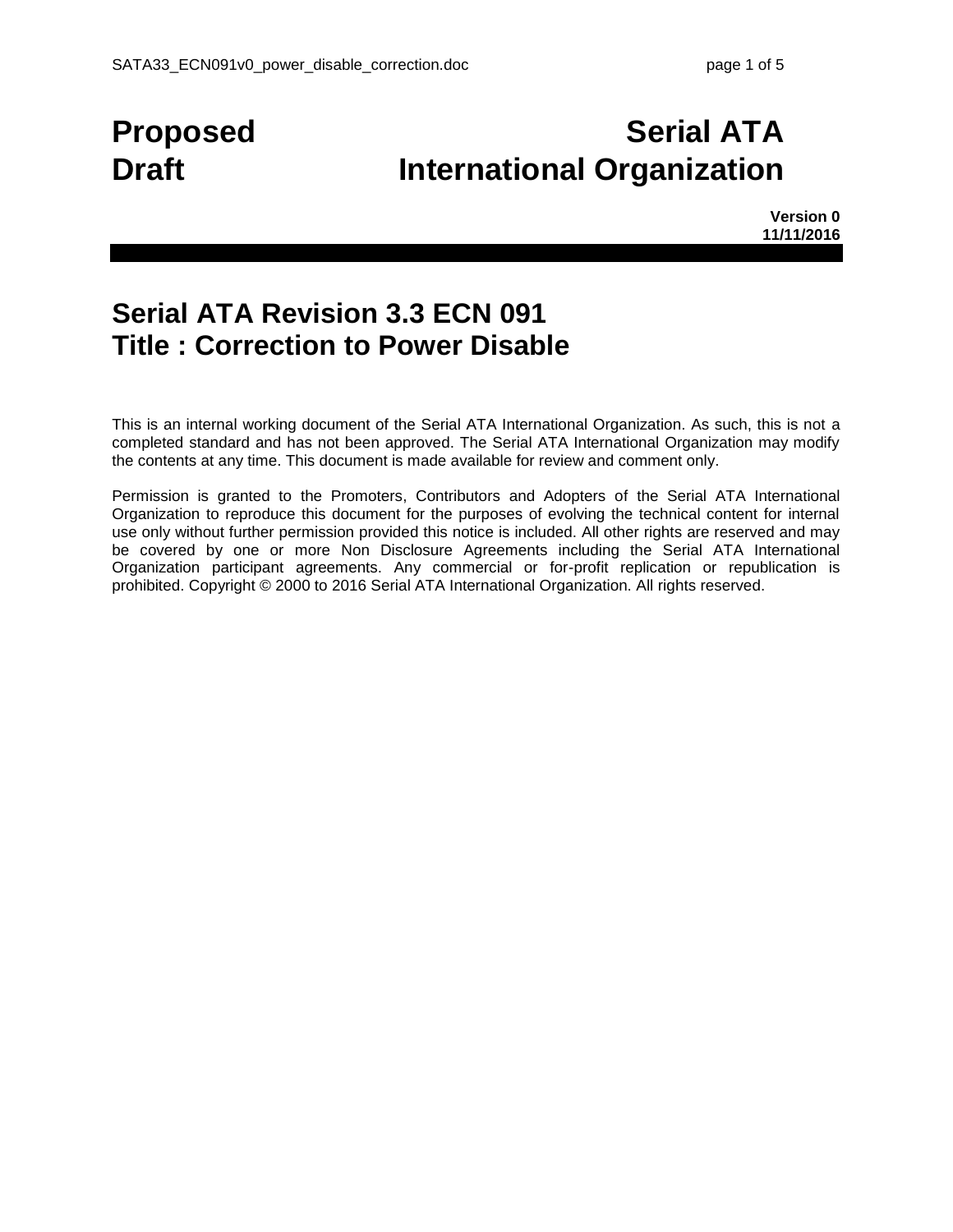This Draft Specification is NOT the final version of the Specification and is subject to change without notice. A modified, final version of this Specification ("Final Specification") when approved by the Promoters will be made available for download at this Web Site: http://www.sata-io.org.

THIS DRAFT SPECIFICATION IS PROVIDED "AS IS" WITH NO WARRANTIES WHATSOEVER, INCLUDING ANY WARRANTY OF MERCHANTABILITY, NON-INFRINGEMENT, FITNESS FOR ANY PARTICULAR PURPOSE OR ANY WARRANTY OTHERWISE ARISING OUT OF ANY PROPOSAL, SPECIFICATION, OR SAMPLE. Except for the right to download for internal review, no license, express or implied, by estopple or otherwise, to any intellectual property rights is granted or intended hereunder.

THE PROMOTERS DISCLAIM ALL LIABILITY, INCLUDING LIABILITY FOR INFRINGEMENT OF ANY PROPRIETARY RIGHTS, RELATING TO USE OF INFORMATION IN THIS DRAFT SPECIFICATION. THE PROMOTERS DO NOT WARRANT OR REPRESENT THAT SUCH USE WILL NOT INFRINGE SUCH RIGHTS.

THIS DOCUMENT IS AN INTERMEDIATE DRAFT FOR COMMENT ONLY AND IS SUBJECT TO CHANGE WITHOUT NOTICE.

\* Other brands and names are the property of their respective owners.

Copyright © 2000 to 2016 Serial ATA International Organization. All rights reserved.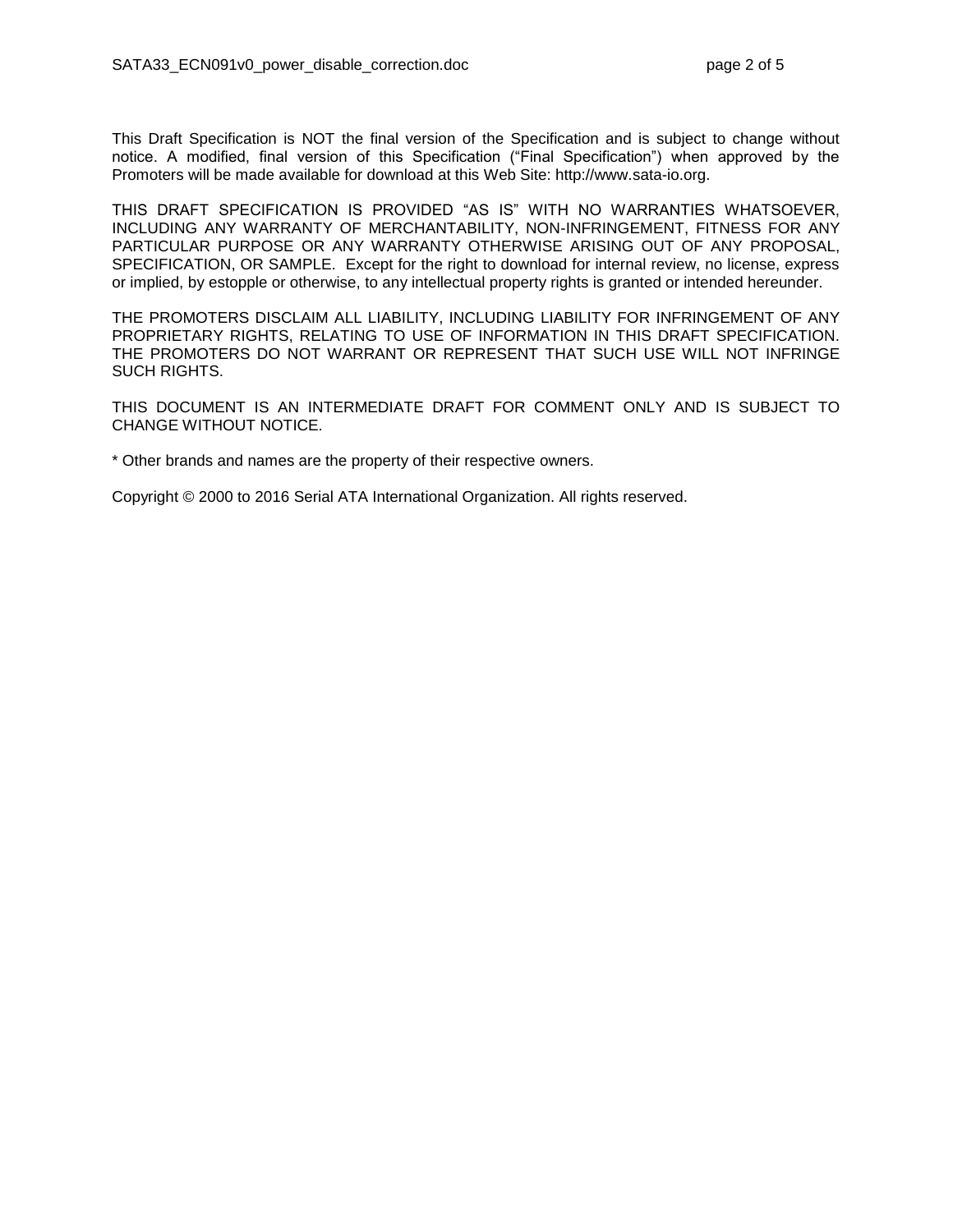### **Author Information**

| <b>Author Name</b> | Company         | <b>Email address</b>         |  |
|--------------------|-----------------|------------------------------|--|
| Jim Hatfield       | Seagate         | James.c.hatfield@seagate.com |  |
| Mike Allison       | <b>SK Hynix</b> | Michael.Allison@skhms.com    |  |

### **Workgroup Chair Information**

| Workgroup (Phy, Digital,<br>etc | <b>Chairperson Name</b> | <b>Email address</b>         |
|---------------------------------|-------------------------|------------------------------|
| Digital                         | James C. Hatfield       | James.c.hatfield@seagate.com |

#### **Document History**

| <b>Version</b> | Date       | <b>Comments</b>  |  |  |
|----------------|------------|------------------|--|--|
|                | 11/11/2016 | Initial release. |  |  |
|                |            |                  |  |  |

#### **1 Introduction**

A definition was removed from "SATA31\_TPR\_C116 Enable new Power Disable feature on standard SATA connector P3" between revision 9 and revision 10. Revision 10 was ratified and included in SATA Revision 3.2.

This ECN replaces the definition for a timing parameter  $T_{DS}$  that was removed for an unknown reason.

#### **2 Technical Specification Changes**

[editor's note: make the following modifications]

[editors note: blue underscore is text to be inserted. Fed strikethru text is to be deleted. black text is unchanged.]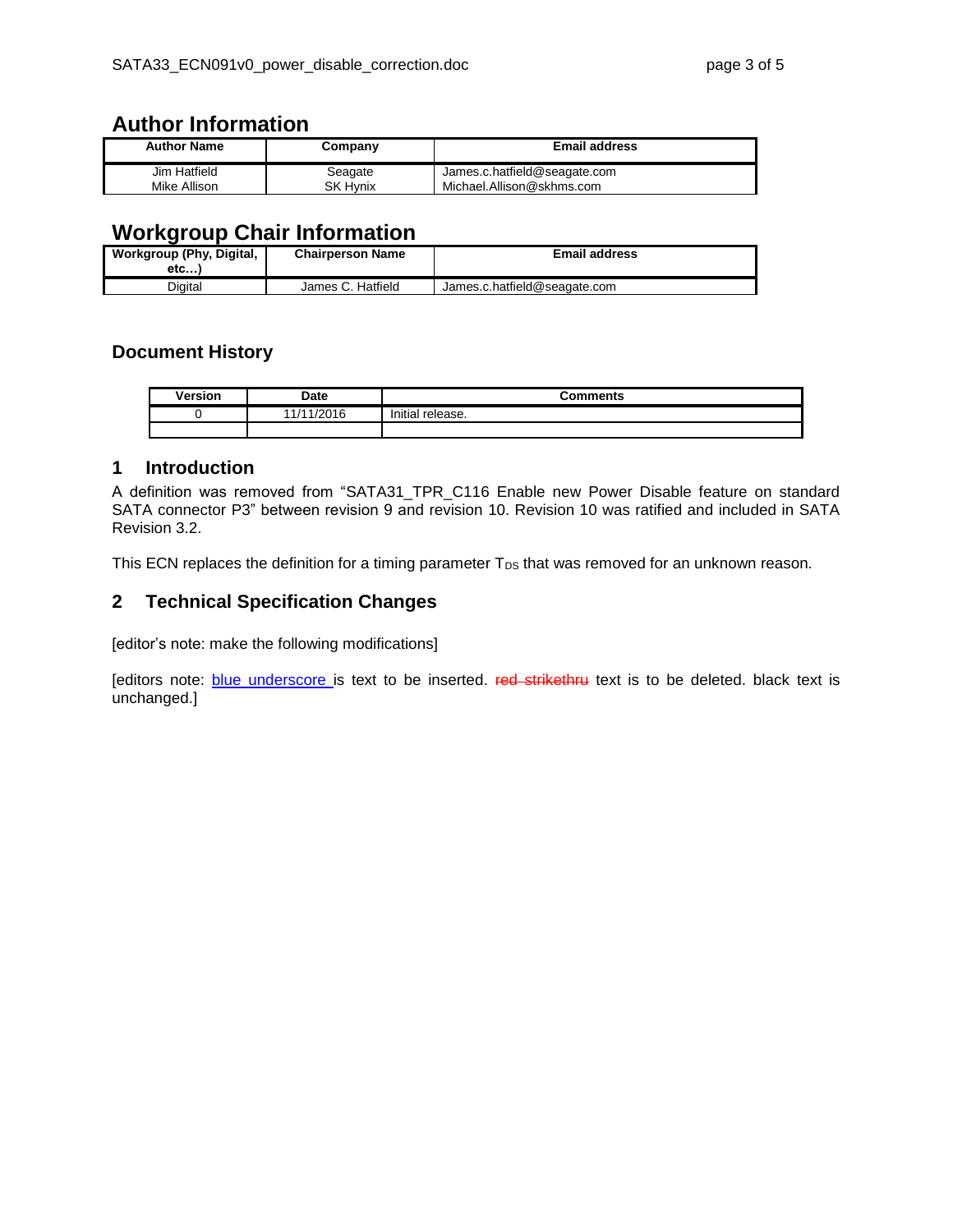#### **8.6 Power Disable signal protocol and timing**

The Power Disable feature, if supported and enabled, may be used to disable power to the device circuitry.

Since the Power Disable feature and the Device Sleep feature (see **Error! Reference source not found.**) both use pin P3, these features are mutually exclusive.

If the Power Disable feature is supported, then the device shall set IDENTIFY DEVICE data Word 78 bit 12 to one.

If the Power Disable feature is supported and the POWER DISABLE FEATURE ALWAYS ENABLED bit (see **Error! Reference source not found.**):

- a) is set to one, then the Power Disable feature is always enabled; or
- b) is cleared to zero, then the Power Disable feature:
	- A) shall be disabled as a result of processing a power on reset;
	- B) shall not be affected as a result of processing a hardware reset or a software reset; and
	- C) may be enabled as a result of processing a SET FEATURES Enable/Disable Power Disable Feature subcommand (see **Error! Reference source not found.**).

If the Power Disable feature is supported and enabled, then the device shall:

- a) allow power to be applied to the device circuitry if the PWDIS signal is not connected on the host connector;
- b) allow power to be applied to the device circuitry if the PWDIS signal is negated as defined in [Table 1;](#page-4-0)
- c) disable power applied to the device circuitry if:
	- 1) the minimum negated hold time in [Table 1](#page-4-0) is met; and
	- 2) the PWDIS signal is asserted as defined in [Table 1;](#page-4-0)
- d) perform the actions defined for a power on reset if:
	- 1) the minimum negated hold time in [Table 1](#page-4-0) is met;
	- 2) the PWDIS signal is asserted as defined in [Table 1;](#page-4-0) and
	- 3) the PWDIS signal transitions from asserted to negated;
	- and
- e) not respond to a change of the PWDIS signal from negated to asserted or asserted to negated until the PWDIS signal is held at the asserted or negated level for a minimum of 1 us as defined by T<sub>DS</sub> in table 82.